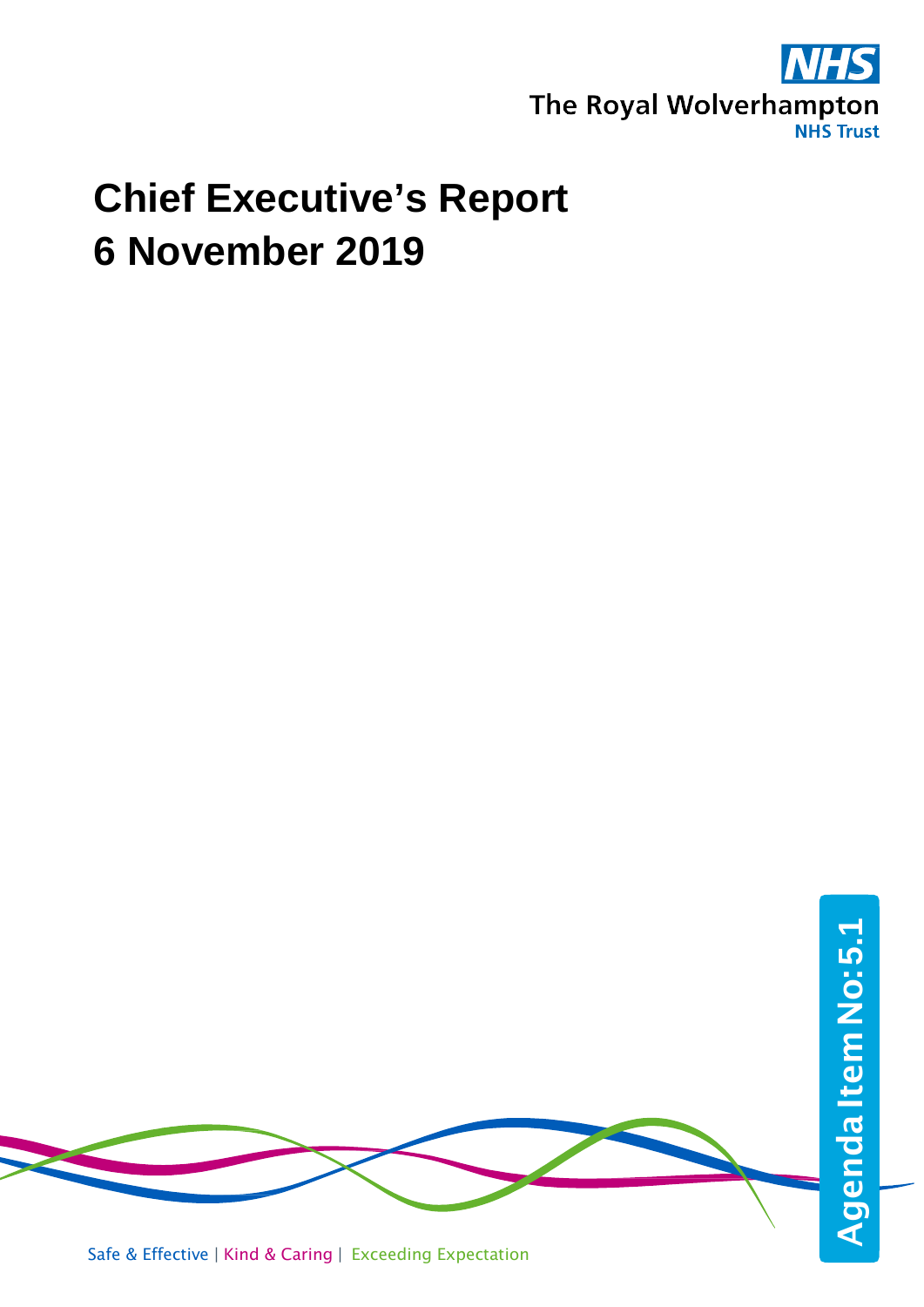**NHS** The Royal Wolverhampton

|  | <b>JHS Trust</b> |  |
|--|------------------|--|
|  |                  |  |
|  |                  |  |

| <b>Trust Board Report</b>                                                                                                   |                                                                                                                                                                                                                                                                                                                                                                                                                                              |  |  |
|-----------------------------------------------------------------------------------------------------------------------------|----------------------------------------------------------------------------------------------------------------------------------------------------------------------------------------------------------------------------------------------------------------------------------------------------------------------------------------------------------------------------------------------------------------------------------------------|--|--|
| <b>Meeting Date:</b>                                                                                                        | 6 November 2019                                                                                                                                                                                                                                                                                                                                                                                                                              |  |  |
| Title:                                                                                                                      | <b>Chief Executive's Report</b>                                                                                                                                                                                                                                                                                                                                                                                                              |  |  |
| <b>Executive</b><br><b>Summary:</b>                                                                                         | This report indicates my involvement in various events, policies recently<br>approved, and consultant appointments.                                                                                                                                                                                                                                                                                                                          |  |  |
| <b>Action</b><br><b>Requested:</b>                                                                                          | <b>Receive and note</b>                                                                                                                                                                                                                                                                                                                                                                                                                      |  |  |
| For the attention of the Board                                                                                              |                                                                                                                                                                                                                                                                                                                                                                                                                                              |  |  |
| <b>Assure</b>                                                                                                               | Assurance relating to the appropriate activity of the CEO.<br>$\bullet$                                                                                                                                                                                                                                                                                                                                                                      |  |  |
| <b>Advise</b>                                                                                                               | None in this report.<br>$\bullet$                                                                                                                                                                                                                                                                                                                                                                                                            |  |  |
| <b>Alert</b>                                                                                                                | None in this report.<br>$\bullet$                                                                                                                                                                                                                                                                                                                                                                                                            |  |  |
| Author +<br><b>Contact Details:</b>                                                                                         | Tel 01902 695950<br>Email gayle.nightingale@nhs.net                                                                                                                                                                                                                                                                                                                                                                                          |  |  |
| <b>Links to Trust</b><br><b>Strategic</b><br><b>Objectives</b>                                                              | 1. Create a culture of compassion, safety and quality<br>2. Proactively seek opportunities to develop our services<br>3. To have an effective and well integrated local health and care system that operates efficiently<br>4. Attract, retain and develop our staff, and improve employee engagement<br>5. Maintain financial health - Appropriate investment to patient services<br>6. Be in the top 25% of all key performance indicators |  |  |
| <b>Resource</b><br>Implications:                                                                                            | None                                                                                                                                                                                                                                                                                                                                                                                                                                         |  |  |
| <b>CQC Domains</b>                                                                                                          | Responsive: services are organised so that they meet people's needs.<br><b>Well-led:</b> the leadership, management and governance of the organisation make sure it's<br>providing high-quality care that's based around individual needs, that it encourages learning and<br>innovation, and that it promotes an open and fair culture.                                                                                                     |  |  |
| <b>Equality and</b><br><b>Diversity Impact</b>                                                                              | None in this report.                                                                                                                                                                                                                                                                                                                                                                                                                         |  |  |
| <b>Risks: BAF/TRR</b>                                                                                                       | None in this report.                                                                                                                                                                                                                                                                                                                                                                                                                         |  |  |
| <b>Public or</b>                                                                                                            | Public                                                                                                                                                                                                                                                                                                                                                                                                                                       |  |  |
| <b>Private:</b><br><b>Other formal</b>                                                                                      | As detailed in the report.                                                                                                                                                                                                                                                                                                                                                                                                                   |  |  |
| bodies involved:                                                                                                            |                                                                                                                                                                                                                                                                                                                                                                                                                                              |  |  |
| <b>NHS</b>                                                                                                                  | In determining this matter, the Board should have regard to the Core principles                                                                                                                                                                                                                                                                                                                                                              |  |  |
| <b>Constitution:</b>                                                                                                        | contained in the Constitution of:<br>Equality of treatment and access to services<br>High standards of excellence and professionalism<br>$\bullet$<br>Service user preferences<br>Cross community working<br><b>Best Value</b><br>Accountability through local influence and scrutiny                                                                                                                                                        |  |  |
| <b>Background Details</b>                                                                                                   |                                                                                                                                                                                                                                                                                                                                                                                                                                              |  |  |
| 1.0<br><b>Review</b>                                                                                                        |                                                                                                                                                                                                                                                                                                                                                                                                                                              |  |  |
| This report indicates my involvement in local, regional and national meetings of significance and<br>interest to the Board. |                                                                                                                                                                                                                                                                                                                                                                                                                                              |  |  |
| 2.0                                                                                                                         | <b>Consultants</b>                                                                                                                                                                                                                                                                                                                                                                                                                           |  |  |
|                                                                                                                             | There has been one Consultant Appointment since I last reported:                                                                                                                                                                                                                                                                                                                                                                             |  |  |
| <b>Paediatrics Diabetes and Endocrinology</b><br>Dr Sailakshmi Yarlagadda                                                   |                                                                                                                                                                                                                                                                                                                                                                                                                                              |  |  |